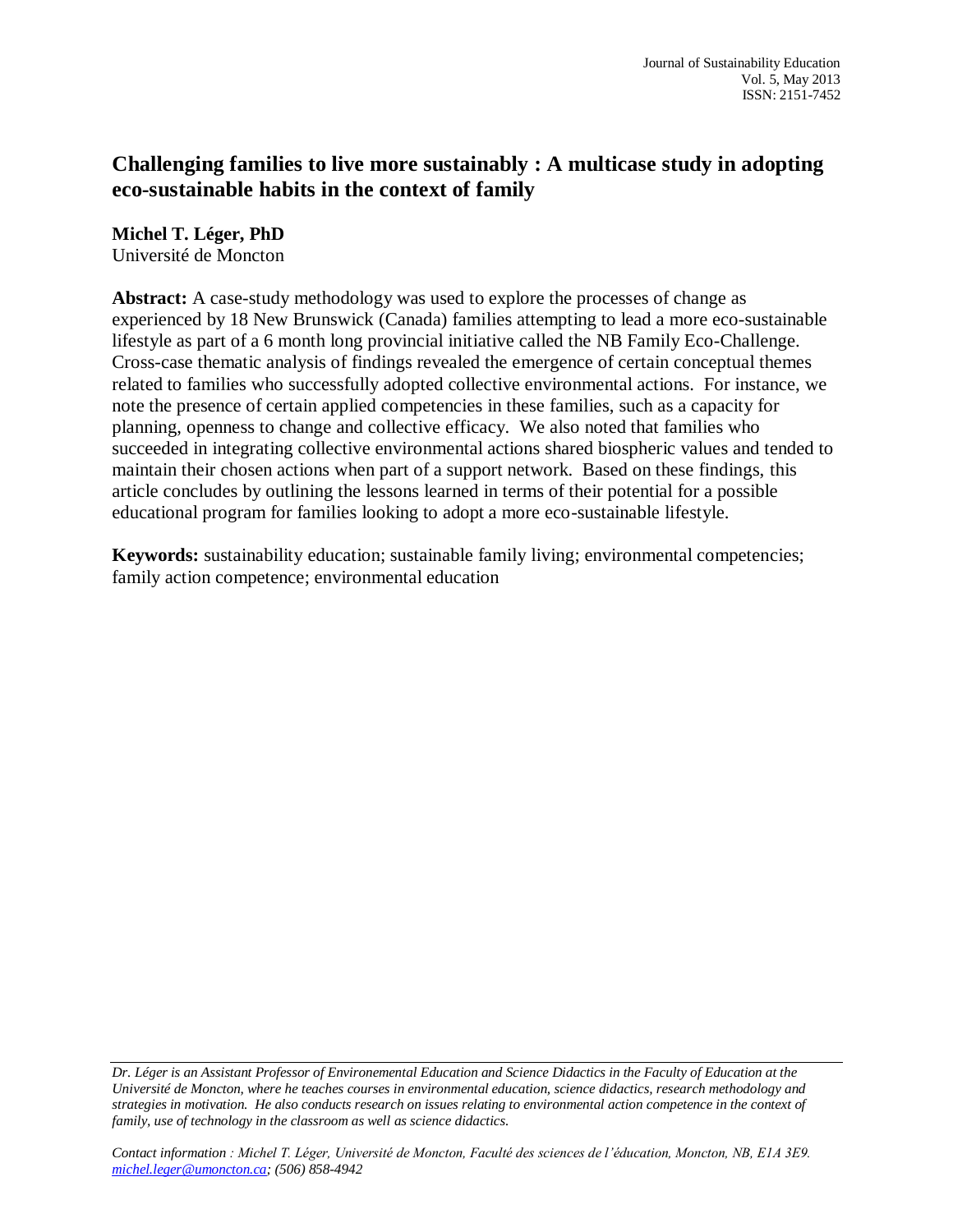## **INTRODUCTION**

Climate change is one of the environmental problems currently posing the greatest risk to humanity (Haines, Kovats, Campbell-Lendum, and Corvalan, 2006). Some research reports that human beings are becoming increasingly conscious of their impact on the environment, and especially on the world's climate (EKOS, 2003), while other studies indicate that in general, people continue to engage in non-sustainable behaviour (Whitmarsh and O'Neill, 2011). Many researchers in environmental education (EE) believe that a well-intentioned individual can adopt more environmentally respectful behaviours, whether at school or in the community.

Recently, in Durban, South Africa, the world's nations met once again for the 17th Conference of the Parties (COP17) of the United Nations Framework Convention on Climate Change (UNFCCC). For the first time, an agreement in principle was signed by all polluting countries, including the United States, and rapidly industrializing countries, such as China. However, this agreement still includes greenhouse gas (GHG) reduction targets far into the future (2020) that are not based on concrete action in the short term. While waiting for a concerted national or international action plan, local action continues to represent, in our view, a significant context for change in the fight against climate change.

Although different levels of government, non-governmental agencies, and the world of business all need to help reduce GHG, which are responsible for climate change according to Haines, Kovats, Campbell-Lendum, and Corvalan (2006), we consider the family an environment for significant action within these socio-political and socio-economic systems. The family is a relevant study setting for EE, because homes and private properties are responsible for the most polluting and energy-intensive, as well as environmentally conscious lifestyles on a daily basis. A lot of research has been done on behavioural change and environmental behaviour. Nevertheless, a review of the literature conducted by Léger & Pruneau (forthcoming) revealed little research in which the family is considered a context for adopting environmental behaviours. While authors such as Payne (2010; 2005) in Australia and Gronhoj (2006) in Denmark have produced some work on environemental education in the context of families, our literature review pointed to a dearth of such studies in Canada.

With respect to the competencies underlying environmental action, our previous research (see Léger & Pruneau, 2011, 2012) indicates that the more competencies are developed and mastered within the family, the more successful the family will tend to be in adopting difficult environmentally sound habits. These results give us a new context, that of the family, for the work of Pruneau et al. (2006), who have listed some of the competencies shown by Canadian individuals engaged in adopting environmental actions. In fact, our previous work on the subject is in line with other researchers such as Pruneau et al. (2006) and shows that competencies play an important role in a family's ability to collectively adopt a more environmentally conscious lifestyle. In particular, the research indicates that the following competencies, among others, are involved in the processes of adopting environmental habits within the family, i.e., perseverance, cooperation, organizational skills, citizenship, self-sufficiency, and decision making. A family's collective environmental behaviour also seems to be related to the sharing of common biospheric values. The results of our previous research (see Léger & Pruneau, 2012) with four New Brunswick (Canada) families seem to confirm the statements of Kaiser and Wilson (2004),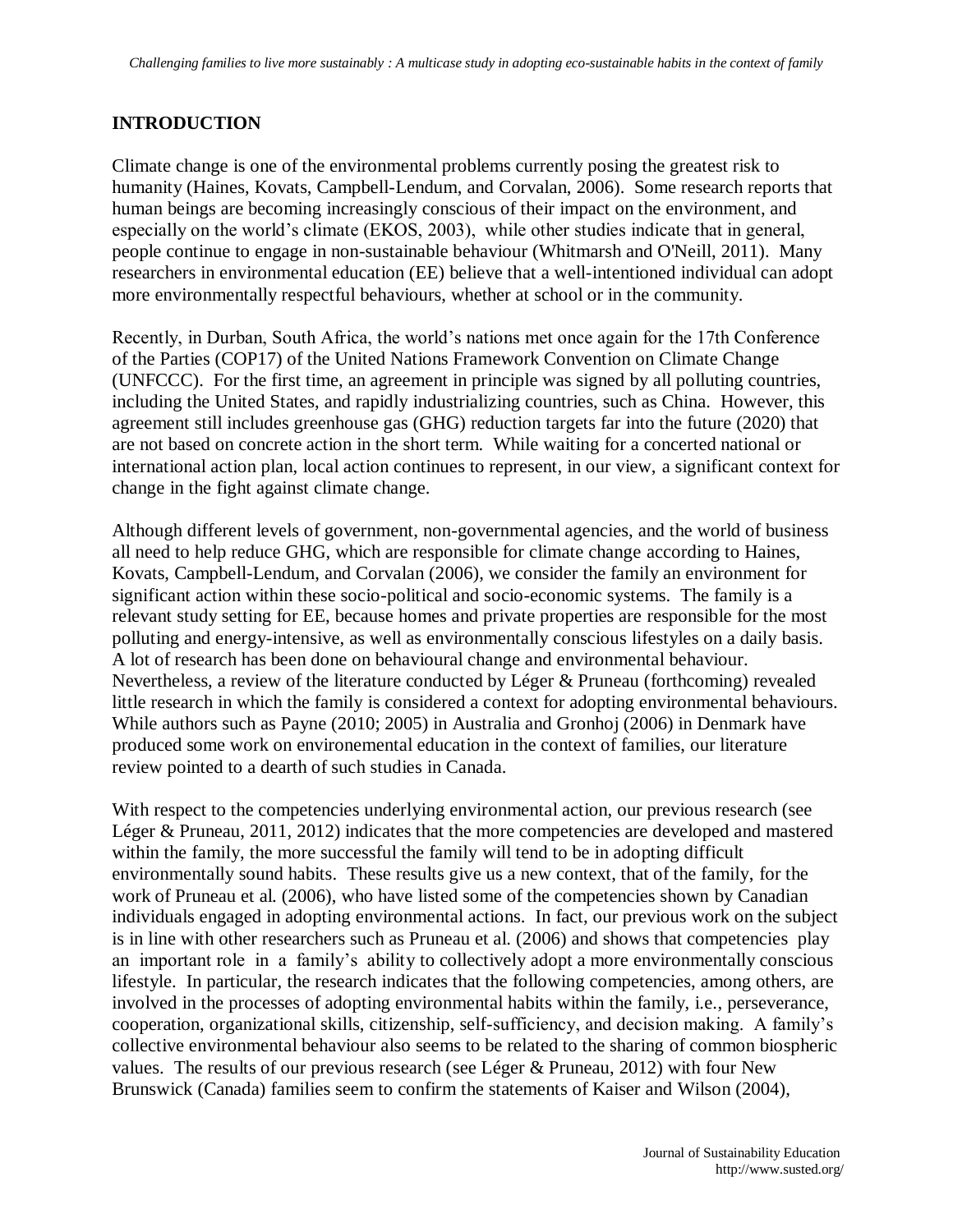among others, who believe that family values play an important role in the choice of acting environmentally or not.

Basically, an important question arises when we talk about adopting more environmentally conscious behaviours as a society: What makes one person or group able to change their habits to incorporate new environmental components daily, while others fail? In response to this general question, we can access the results of various major research projects on the subject, especially the work of Ajzen (1991) and Prochaska, DiClemente, and Norcross (1992) on behavioural change, Seidel (1992) and Cairns (2007) on cognitive challenges and physiological characteristics associated with change, and Hungerford and Volk (1990), Hwang, Kim, and Jeng (2000), and Hershfield et al. (2004) on factors underlying environmental behaviours. However, as mentioned previously, very little research exists on the problems of adopting environmental behaviours in the family context, especially in Canada. Finally, we believe that the data resulting from the interviews with the families participating in the NB Family Eco-Challenge, a provincial EE program designed to engage families in adopting a greener family lifestyle.

## **THEORETICAL PERSPECTIVE AND PURPOSE**

This paper contributes to the growing body of research concerned with adopting eco-sustainable habits in light of increasingly serious environmental problems. The literature on public awareness of climate change points to general concern, yet there is a lack of meaningful societal engagement with the issue (Whitmarsh  $&$  O'Neill, 2011, p.3). For its part, environmental psychology literature reveals a number of factors involved in deciding to act more responsibly in regards to the environment (Hwang, Kim & Jeng, 2000). In addition, perceptions literature identifies important psychological and physiological barriers to change such as dissonance and denial (Seidel, 1998).

In the present study, we look to better comprehend the processes involved in collective environmental action in the context of family. We are curious as to the "key environmental competencies" (Morgensen & Schnack, 2010) demonstrated by family members, both individually and collectively, as they seek to act more sustainably. Less inclined to adopt a linear behaviorist view of environmental action, our views on engaging in eco-sustainable action are more in line with those of Jenson & Schnack (1997) in that education should strive to foster "action competence" instead of focusing on behavior modification, which are generally not grounded in intention. Though our previous work considered the processes behind adopting environmental behaviours in the context of family (Léger & Pruneau, 2011, 2012), looking at eco-sustainable living through the lens of psychological theories such as Ajzen's (1991) Theory of Planned Behavior and Prochaska, DiClemente & Norcross's (1992) Transtheoretical Model of change (TTM), further reflection along with results from our more recent work leads us to prefer the action competence perspective and, accordingly, opt for the term environmental action rather than environmental behaviour. As stated by Morgensen & Schnack (2010), "actions are a special kind of behaviour qualified by the intentions of the agent […] conscious and purposive".

Throughout the literature, in studies using qualitative inquiry methodology, researchers almost always collected their results by interviewing participants when new behaviors had turned into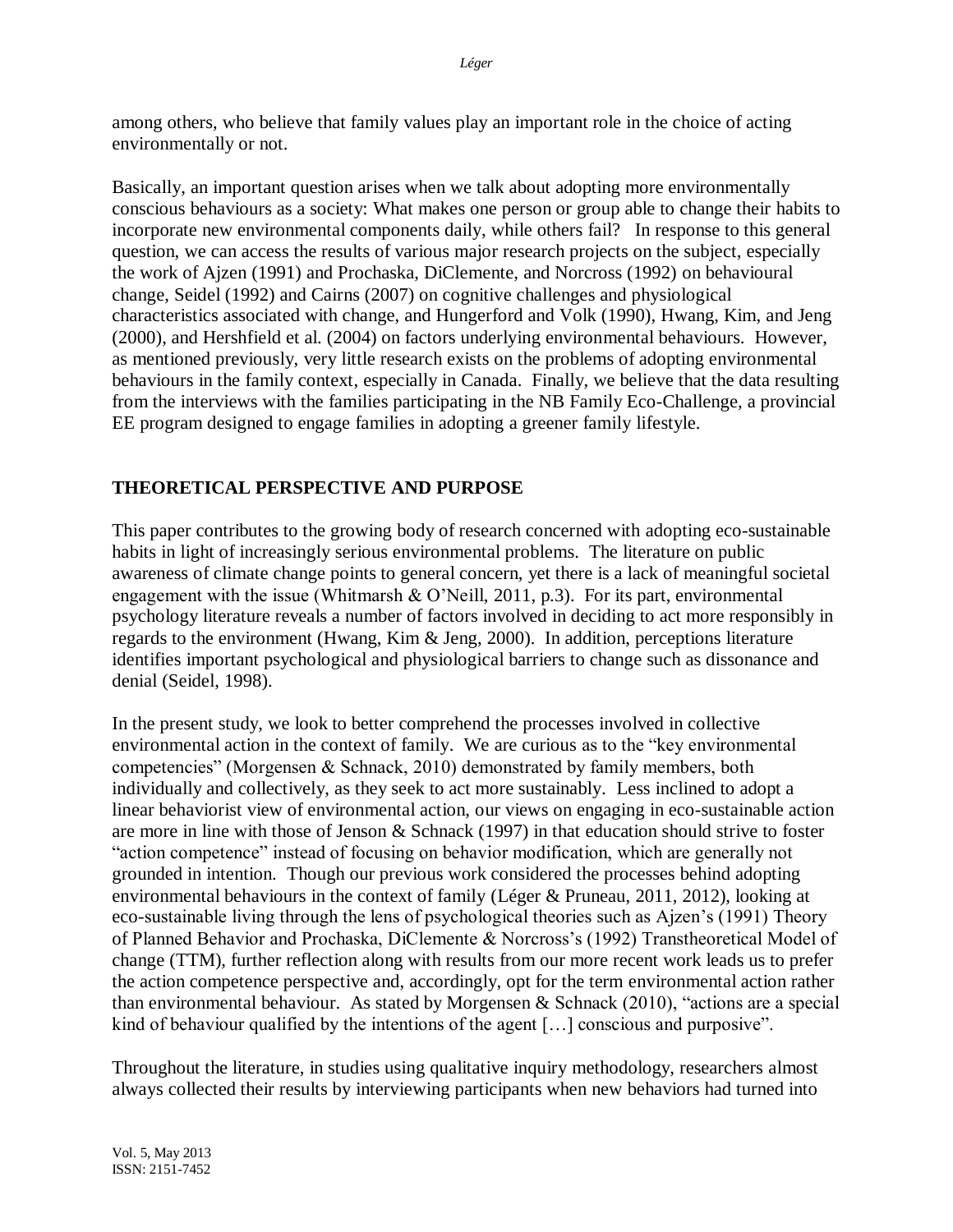habits. Few researchers have observed, over time, the experience of families who attempted to adopt new environmental habits. This kind of research is nevertheless, in our view, very important. For instance, a better understanding of how families integrate environmental habits such as climate change mitigation behaviors could lead to policies that are more effective in reducing our impact on the climate, especially from levels of government which are closer to the people (e.g. municipalities). A better understanding of how families and communities can change their GHG producing habits seems even more important today in light of a virtual political withdrawal from climate change mitigation policies on the part of Canadian political leaders. Indeed, Stoett (2009) points to a lack in federal leadership on this issue in Canada, citing the following cuts, all in the past six years: the much publicized One Tonne Challenge, 40 public information offices across the country, funding for scientific and research programs on climate change and the Home conservation rebate plan.

As previously indicated, few studies have considered the notion of action competence in the context of educating students AND their families on issues relating to the environment. Our research looks to pursue this very objective, with both educators and policy makers in mind, by reporting on the lessons learned in regards to the processes involved in adopting collective environmental actions in the context of family. We wonder: What key environmental competencies are present in families who are actively trying to adopt a more eco-sustainable lifestyle? What other processes might contribute to fostering action competence in the context of family? What role can environmental education (EE) play in developing action competence in students as well as in their families?

## **THE NB FAMILY ECO-CHALLENGE : AN EE INITIATIVE FOR CHANGE**

Running from January to June 2012, the NB Family Eco-Challenge was initiated by the Canadian province of New Brunswick's Department of the Environment and Local Government. The EE program was designed to get families from around the province involved in a project to adopt collective actions designed to mitigate climate change. During the project, the Department worked with 28 families to increase their awareness of climate change, sharing relevant information on the topic through a series of internet webinars and telephone conferences. As such, the project looked to foster interconnectedness between participating families. The NB Family Eco-Challenge was specifically intended to make the public aware of climate change, through a graduated program that enabled families to reduce their ecological footprint, protect the environment, and save on the family budget. Activities focused on the themes of energy, transportation, waste, water, and adaptation to climate change.

Throughout the project, specialists from provincial organisations such as the Department of Environment and Local Government, the Canadian Standards Association, and Efficiency New Brunswick shared practical tips and useful advice with participating families. From a government standpoint, the challenge provided the perfect opportunity to encourage New Brunswick families to take action to reduce their GHG emissions and adapt to climate change. It was a tangible way to respond to the public awareness and education objectives of the provincial Climate Change Action Plan 2007-2012, i.e. "The Province recognizes that public awareness and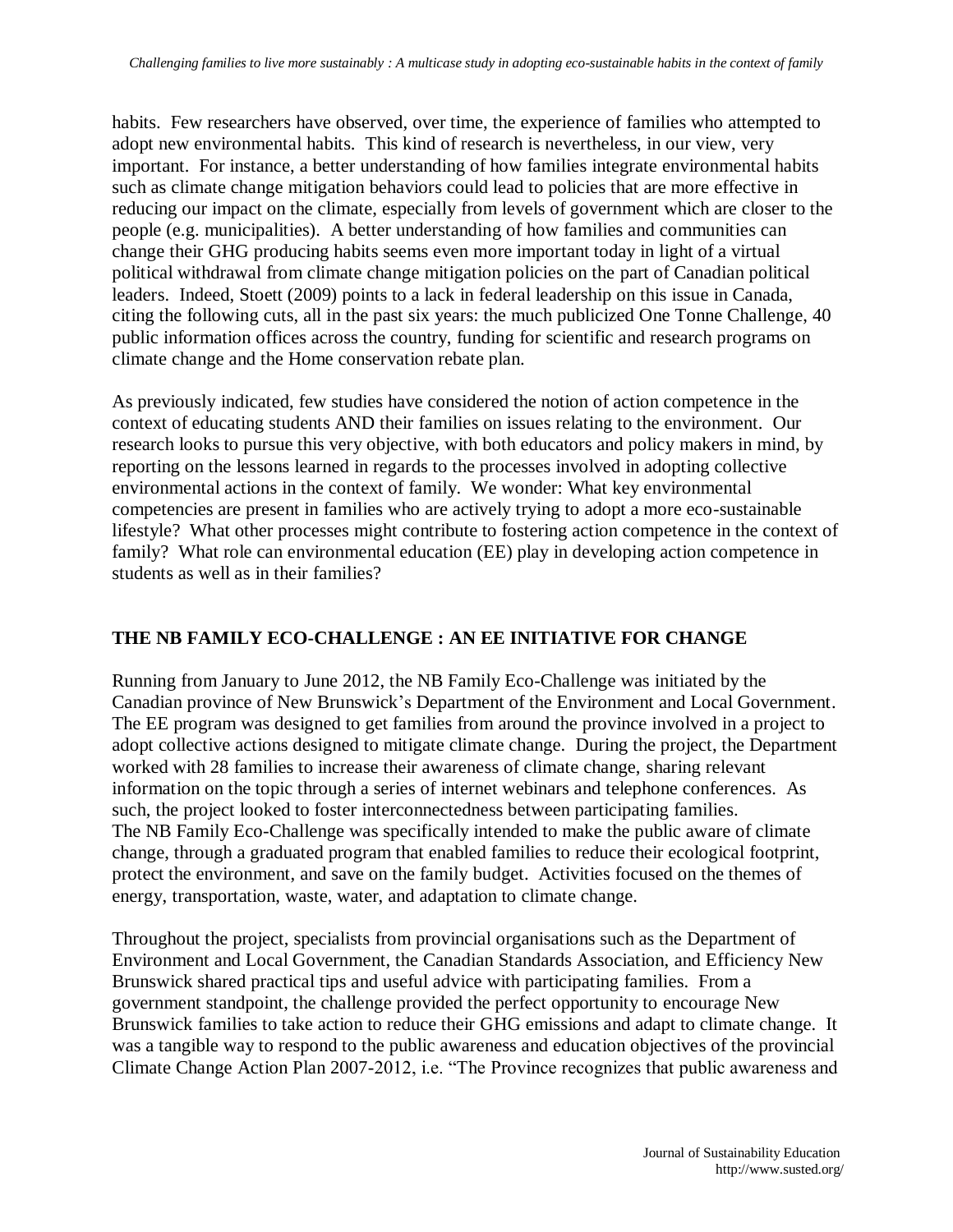education initiatives are essential in engaging people in making choices that both reduce greenhouse gas emissions and respect the challenges of a changing environment."

From an educational standpoint, the NB Family Eco-Challenge taps into the potential of families to act as an effective milieu of change. In fact, the project puts into practice some of the research conclusions found in EE studies by authors such as leading researcher Philip Payne, who finds that families can be highly influencial in educating members on environemental issues, as well as « powerful shaper[s] » in regards to beliefs, knowledge and everyday actions (2010, p.224). For his part, Miller (1998) also found that people with whom we live can greatly influence our personal decisions when it comes to environemental action, or inaction. In this regard, the Eco-Challenge program therefore contributed in developing and maintaining environmentally sustainable practices in the context of family. The following table briefly outlines the three principle educational interventions undertaken with participating families during the program :

| <b>INTERVENTION</b>   | FREQUENCY   DESCRIPTION                                   |
|-----------------------|-----------------------------------------------------------|
| Information bulletins | Monthly tips on actions relating to each of the 4 themes. |
| Information webinars  | Forums where experts would share more detailed info.      |
| Telephone conferences | Forums where families could share their experiences.      |

Table 1 : Educational interventions

Finally, througout the NB Family Eco-Challenge program, participating families where asked to record certain data such as monthly energy consumption figures, water consumption amounts as well as travel specific information. These quantitative data were nevertheless not part of the present study in their original form. Instead, the present study focused on the holistic family change experience as documented through subsequent qualitative interviews. That being said, some families did make reference to their recorded quantitative data in describing their collective change experience.

## **METHOD**

Our research was a multiple case study (Creswell, 2007) in which we interviewed 18 families from across New Brunswick, following their participation in the six month long Family Eco-Challenge initiative. We also considered data from journals collected from 8 of these family. In those cases, the collected journal served to enhance and deppen the interview conversations. The methodological approach guiding the present study was rooted in the qualitative research paradigm. As such, a qualitative approach was applied to all aspects of the research design: inquiry, data collection and thematic data analysis. Hence, the present article used discourse from interviewed families to interpret the complexity of the problem, which we consider to be the lack of public action in light of impending global climate change. Our study was of an exploratory nature in that it examined the adoption of environmental actions in a relatively new context, that of the family.

During analysis, we attempted to inductively establish patterns or conceptual themes in order to ultimately better understand environmental collective action in families. We chose to focus on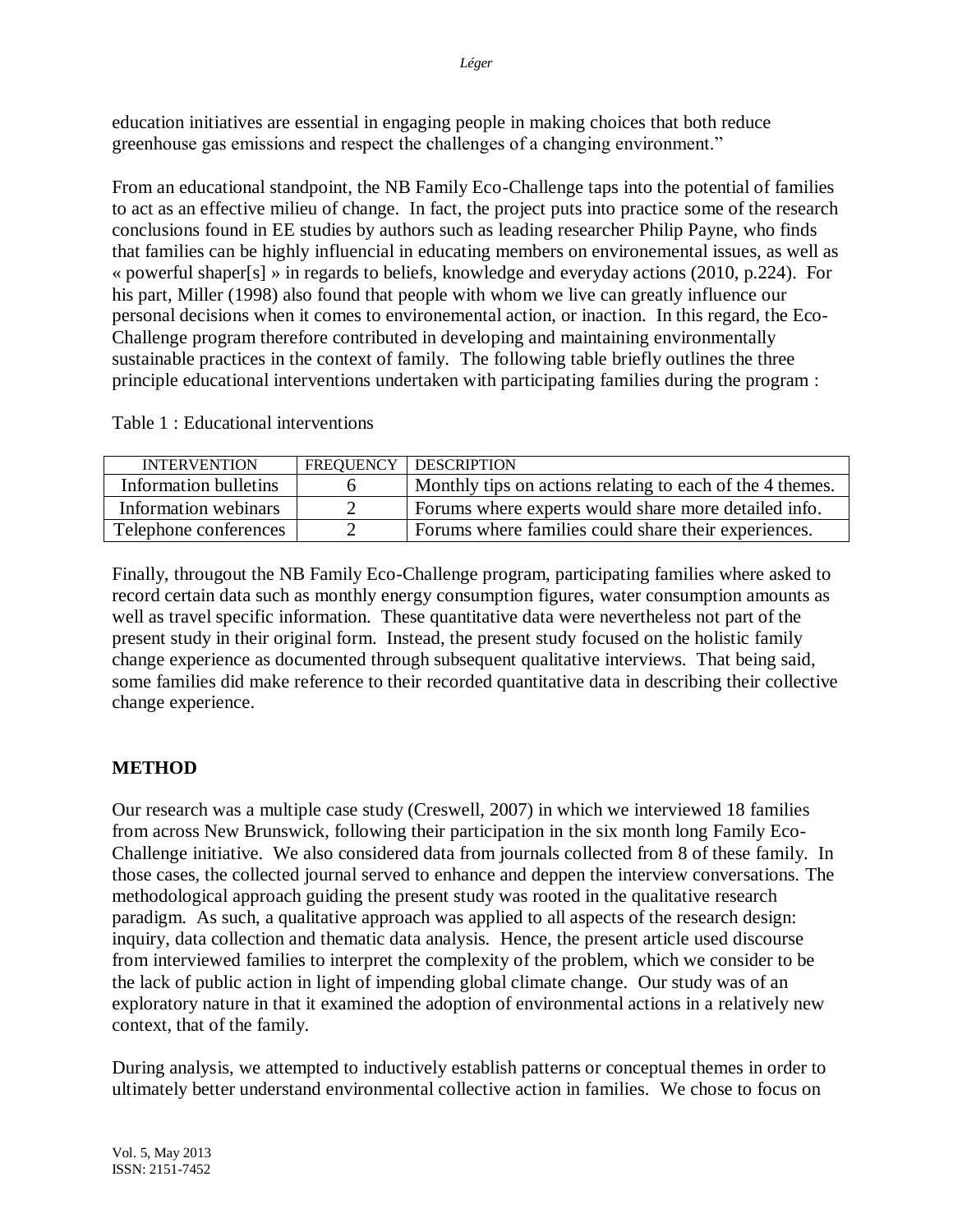qualitative data collected through interviews and subsequently conducted a cross-case thematic analysis of these transcribed data, as viewed by Paillé & Mucchielli (2008). The interviews themselves were semi-directed and involved a series of questions dealing with several aspects of the process of adopting greener family habits, designed in relation to our *a priori* theoretical considerations. The interview transcriptions were divided into subject fields, which were initially coded using NVivo qualitative analysis software, and then organized into qualitative statements to bring out a series of major themes, described in the upcoming Results section.

The 28 families participating in the 2012 Family Eco-Challenge project were from around the province. For the purpose of this report, we contacted all 28 families initially involved in the project, and 18 agreed to share their experience. The map below shows the geographical distribution of all families in the Eco-Challenge (see green dots) and that of the 18 families that agreed to share their experience during the interviews this past summer (see red circles – the larger the circle, the more interviews held in the region in question). As shown, the data collected are representative of all areas of the province taking part in the 2012 Family Eco-Challenge. Table 2 on the following page shows some demographic characteristics of the 18 families we met (note that all the names in this report are pseudonyms).



Journal of Sustainability Education http://www.susted.org/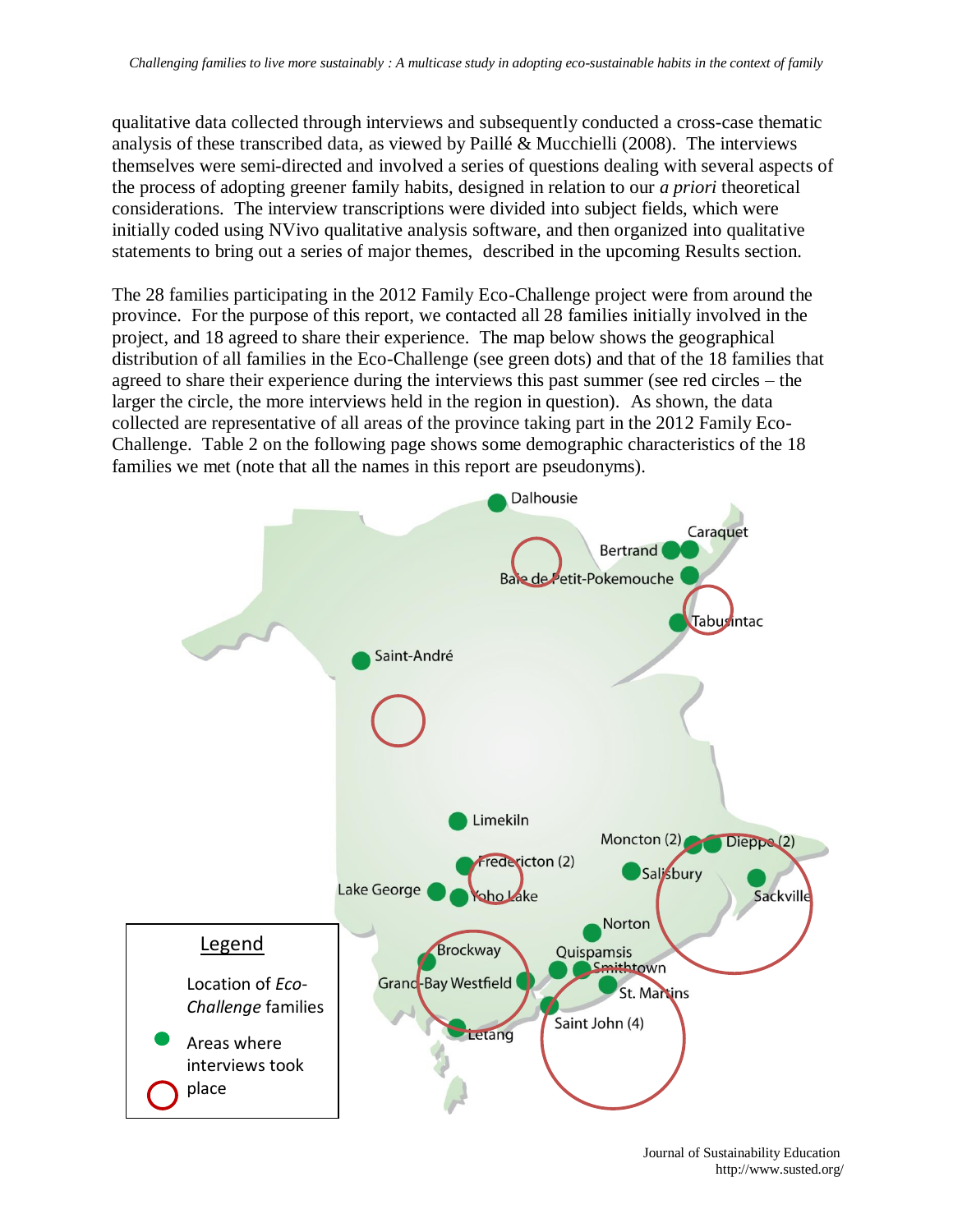| Name of<br>participating<br>family | Composition<br>of family                | Area of the<br>province | Number of<br>families / area |
|------------------------------------|-----------------------------------------|-------------------------|------------------------------|
| <b>Bradley</b>                     | Couple with three adult children        |                         |                              |
| MacDonald                          | Young couple with a baby                |                         |                              |
| McKinley                           | Elderly couple with no children at home |                         |                              |
| Caissie                            | Mother with two young children          | South                   | 7                            |
| Mills                              | Couple with three young children        |                         |                              |
| <b>Brown</b>                       | Couple with no children at home         |                         |                              |
| No children                        | Elderly couple with no children at home |                         |                              |
| Cormier                            | Young couple with two young children    |                         |                              |
| LaPierre                           | Young couple with three young children  | Southeast               |                              |
| McCain                             | Young couple with three young children  |                         | 4                            |
| Lynch                              | Couple with three teenagers             |                         |                              |
| Lang                               | Couple with no children at home         | Southwest               | $\overline{2}$               |
| No children                        | Young couple with two young children    |                         |                              |
| <b>Black</b>                       | Couple with two young children          | Central                 | $\overline{2}$               |
| Trites                             | Young couple with two young children    |                         |                              |
| Nadeau                             | Couple with two young children          | Northeast               | $\mathcal{D}_{\mathcal{L}}$  |
| Gould                              | Young couple with two young children    |                         |                              |
| Landry                             | Couple with two young children          | Northwest               |                              |

Table 2: Demographic characteristics of the 18 participating families

As for the interview grid used to collect the data, it contained a total of nine questions, divided into two sections: 1) five general questions on the overall impression of the Family Eco-Challenge and 2) four more specific questions about the process of adapting climate change mitigation behaviour within the family. The interviews lasted between 30 and 45 minutes and were conducted, whenever possible, as group interviews with all members of each family present. The following questions were asked:

## A. General questions about overall impression

- 1) Describe your experience with the 2012 Family Eco-Challenge project.
- 2) What did you like about your participation in the Eco-Challenge?
- 3) What problems did you encounter as a family in your participation in the project?
- 4) How did you overcome these difficulties? Can you provide examples?
- 5) How could we improve the Eco-Challenge project?
- B. Questions on adopting mitigating behaviours
- 1) Describe your family's experience of change as it tried to adopt mitigating behaviours during the project.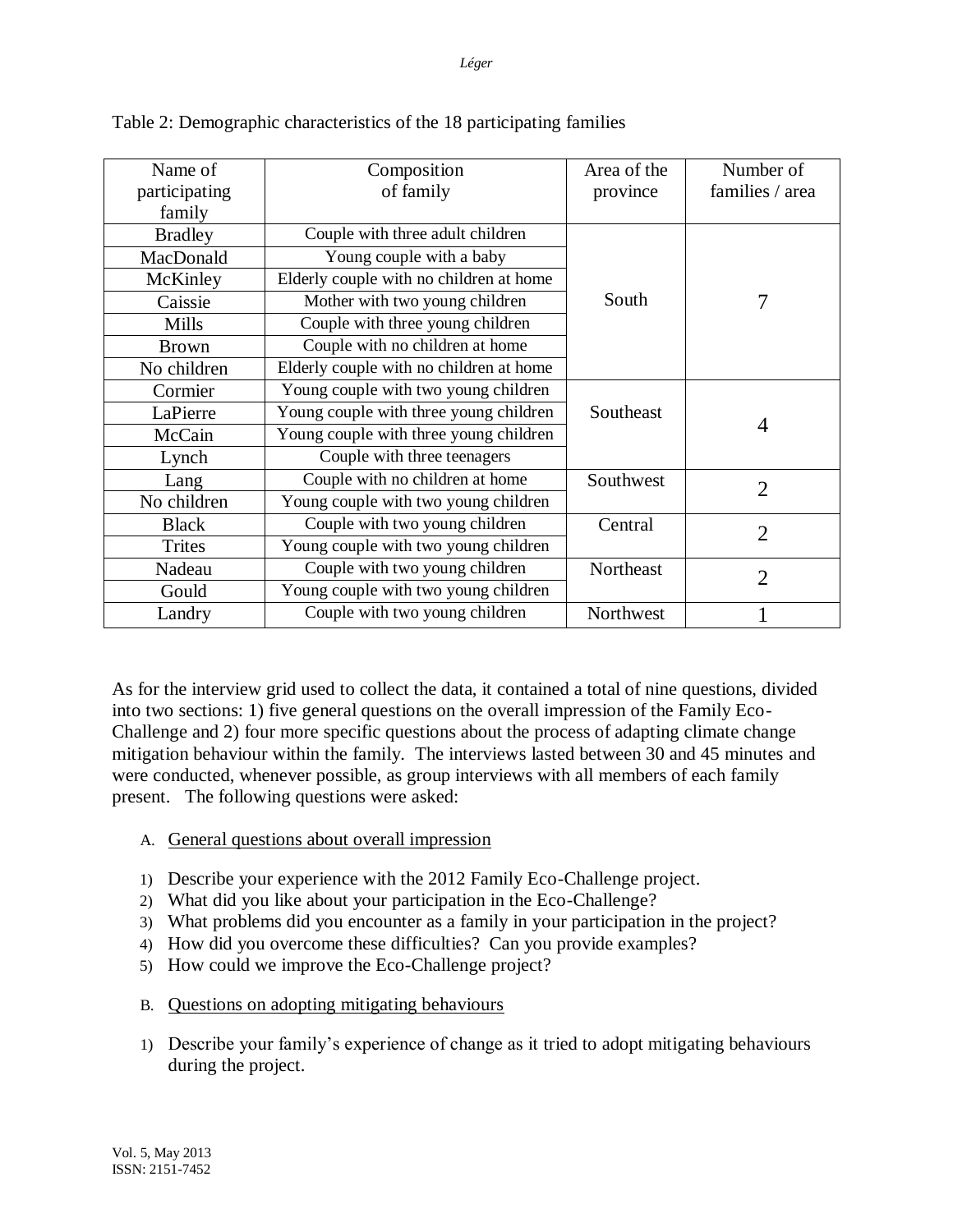- 2) In your opinion, what were the main factors that influenced the experience of change in your family? What contexts or conditions contributed to your adoption of new environmental behaviours?
- 3) What are the main values expressed by the members of your family? Are they common to all family members?
- 4) How do you think new green behaviours can be instilled in a family? Does it take certain competencies? If so, what are they?

## **RESULTS & DATA ANALYSIS**

The themes developed in the following category subsections emerged from the qualitative data gathered from the interviews we conducted at the end of the NB Family Eco-Challenge program. As previously mentioned, these interviews represent the experience of 18 of the 28 families involved in the Eco-Challenge who agreed to share their experience as participants in a project to change family habits.

## **THEMATIC CATEGORY 1: Motivations for participating in the Family Eco-Challenge**

When questioned about the Eco-Challenge, the 18 participating families gave reasons why they were initially interested in the project to adopt climate change mitigating actions. Looking at the data in Table 3, we can see that the families questioned are interested in the Eco-Challenge for reasons that are connected to 1) their values (which seem more altruistic and earth-friendly than selfish) and 2) their desire to pass on green habits to their children to make sure they will inherit a healthy planet. It is also interesting to note that many families want to share their knowledge with others to help mitigate climate change. Saving money and wanting to know more about the environment are two other sources of motivation for the Eco-Challenge that were mentioned, but they seem to be less influential than the two main themes that emerged.

| <b>Themes</b><br>(motivations)                   | # of families $/ 18$<br>that mentioned<br>these themes | Excerpts from data supporting the theme                                                                                                                            |
|--------------------------------------------------|--------------------------------------------------------|--------------------------------------------------------------------------------------------------------------------------------------------------------------------|
| Leave a healthy planet for<br>our children       |                                                        | - It is important to leave a healthy planet as<br>a legacy for our children.<br>- We must respect Mother Nature and the<br>planet for future generations.          |
| Instill earth-friendly habits<br>in our children | 8                                                      | - It's up to us to set an example for our<br>children, to instill good habits in them.<br>- I want to show my children that it is<br>important to act responsibly. |
| Economize by saving<br>money on electricity      | 4                                                      | - I want to reduce my electricity costs.<br>- I want to save the planet of course, but I<br>also want to save money!                                               |

Table 3: Motivations expressed by families for participating in the Eco-Challenge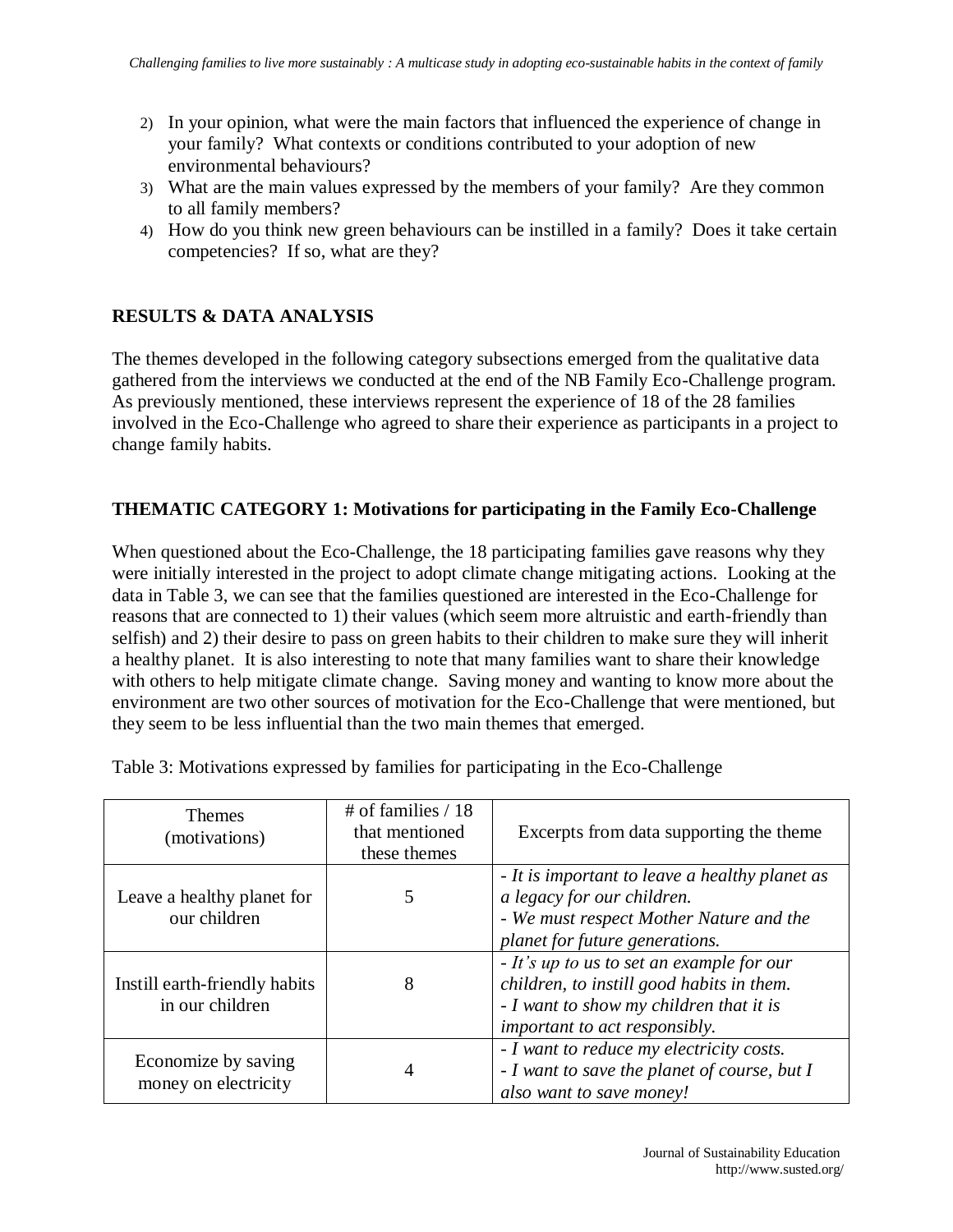| Acquire more ecological<br>knowledge | 4 | - We want to know more about living<br>environmentally.<br>- I want to learn how to reduce my<br>ecological footprint and have a healthier<br>lifestyle.       |
|--------------------------------------|---|----------------------------------------------------------------------------------------------------------------------------------------------------------------|
| Act on my environmental<br>values    | 8 | - We are trying to live our environmental<br>values better and to respect nature.<br>- We want to create a culture of respect for<br>the planet in our family. |
| Be a leader in my<br>community       | 6 | - I want to be a leader in my community by<br>sharing what I know how to do.<br>- We want to share what we are doing with<br>other families.                   |

# **THEMATIC CATEGORY 2: Concrete actions taken by families during the Eco-Challenge**

All 18 families interviewed said they had incorporated a minimum of green actions into their daily routine. Table 4 shows all of the actions attempted, the number of families that attempted the said actions, and the degree of resilience associated with each one.

Although the families interviewed adopted various climate change mitigating behaviours and other green actions, we note that many of the environmental behaviours could be considered fairly easy (for example, recycling, turning out the lights when leaving a room, taking shorter showers, and so forth). For more difficult actions such as composting, gardening, and carpooling, most of the families that tried them admitted that they couldn't maintain them. Finally, it is important to note that several of the 15 families consulted said that they were already engaging in green actions every day. We therefore believe that the sampling of families that asked to take part in the 2012 Family Eco-Challenge, beyond its restricted number, is not necessarily representative of a typical New Brunswick family.

Table 4: Categories of behaviours attempted and associated success rates

| Categories of behaviours attempted                      | # of families $/18$<br>that attempted the<br>action | Degree of<br>resilience: # of<br>families that<br>successfully<br>maintained the<br>action |
|---------------------------------------------------------|-----------------------------------------------------|--------------------------------------------------------------------------------------------|
| Recycling<br>(implementation of a comprehensive system) | 14                                                  | High $(12/14)$                                                                             |
| Water conservation                                      |                                                     |                                                                                            |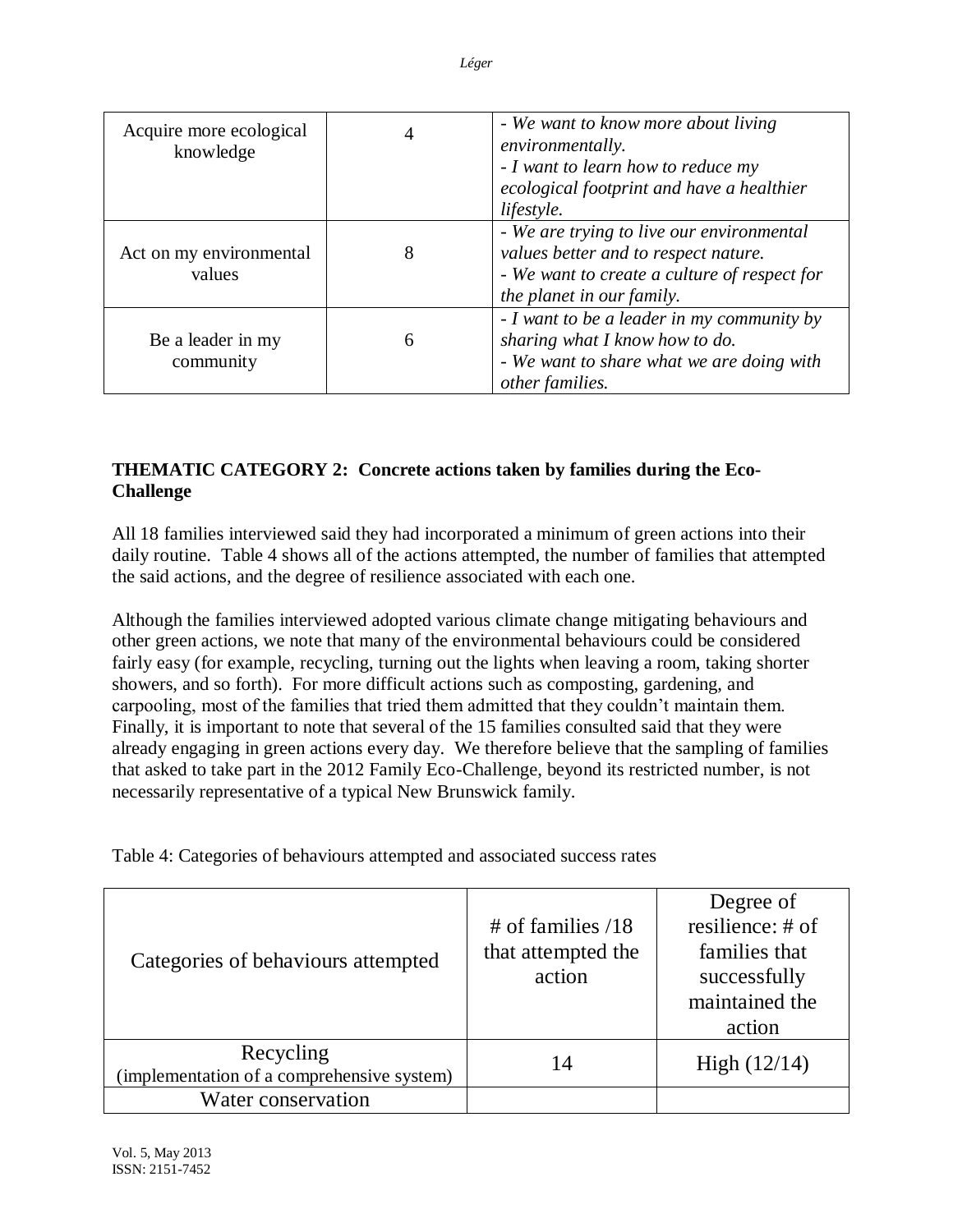| (using less water in the shower;  for<br>washing;  for doing dishes)                                           | 12 | High $(9/12)$    |
|----------------------------------------------------------------------------------------------------------------|----|------------------|
| Saving electricity<br>(turning out lights; using electric power bars)                                          | 10 | High $(7/10)$    |
| Composting<br>(using an outdoor composter)<br>(1 family even tried vermicomposting)                            |    | Average $(3/5)$  |
| Gardening<br>(planting and maintaining a vegetable garden;<br>canning for the winter)                          |    | Low $(2/4)$      |
| Limiting the use of the car<br>(avoid having the engine idling in the winter;<br>carpooling; planning outings) |    | Very low $(2/9)$ |

## **THEMATIC CATEGORY 3: Challenges in adopting a greener family lifestyle**

With respect to the question referring to the major challenges encountered when attempting the chosen earth-friendly behaviours, two main themes emerged from the family interview data:

#### **3.1) Changing comfortable habits**

Of all the families interviewed, 12/18 said they found it hard to do without some comfortable habits, such as taking long hot showers and having the car idling on winter mornings and using the drive-through. Following are some excerpts from interview data:

*"After a long day, a nice hot shower helps me relax… and I like to stay in there for a long time."*

*"It's easier to get your coffee at the drive-through, especially in the winter when it's cold out. The car is so warm and I don't want to get out!"*

*"I can't get used to scraping my car windshield in the morning. I prefer to let the car warm up to melt the frost… it's so much easier."*

## **3.2) Lack of time**

The other main theme identified by the families as a challenge was the lack of time because of busy schedules. Most of the participating families had young children, and their lifestyle made it hard for them to plan, organize, and even perform the tasks involved in the behaviours they had chosen. The following are excerpts from the supporting data.

*"Sometimes it's hard to find the time to do as we would like. We do a lot of driving to take the children to their various activities. We'd like to carpool, but it takes time to plan."*

*"I'd really like to compost in my back yard but who has the time?"*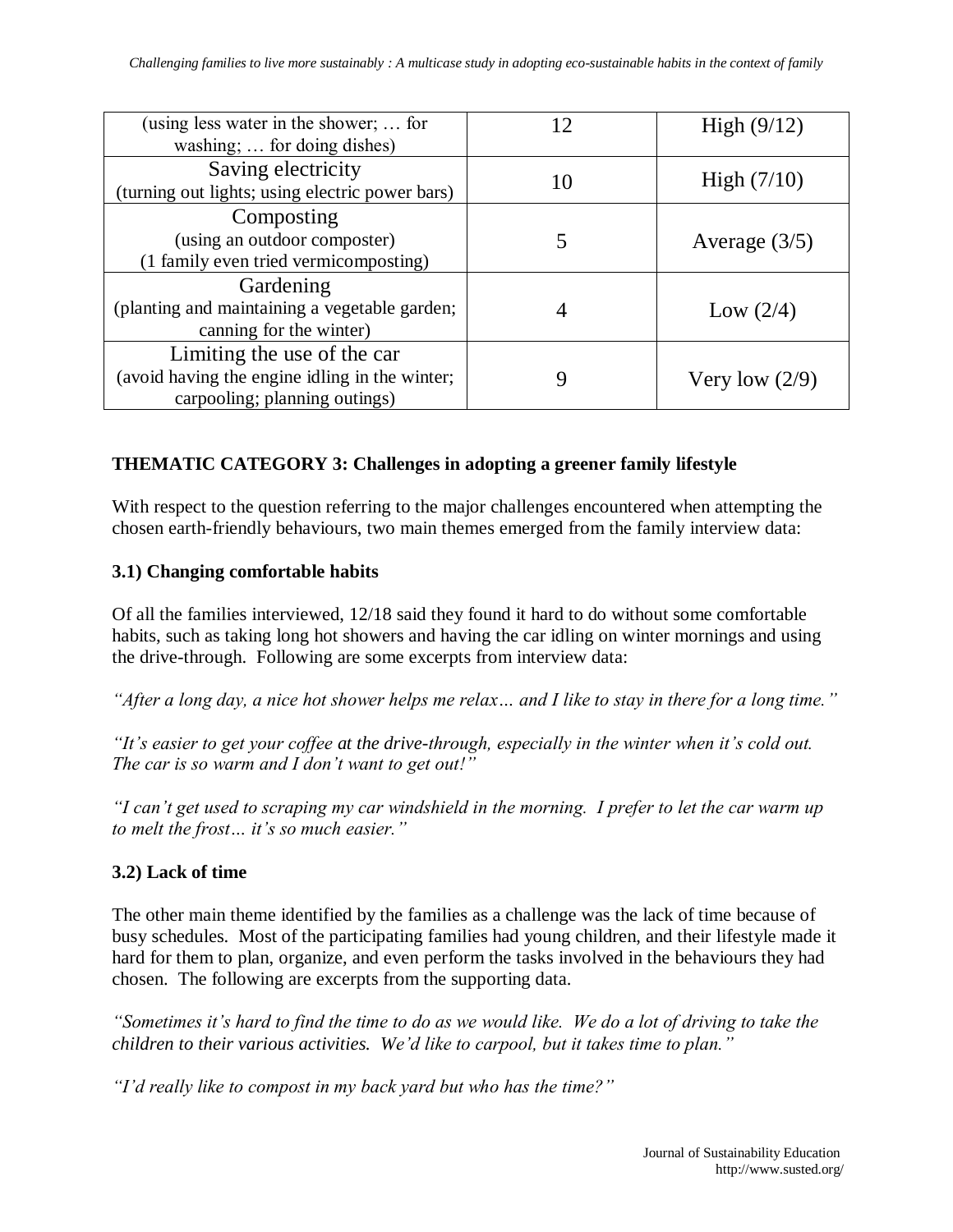## **THEMATIC CATEGORY 4: Environmental competencies that support greener habits**

In studying the data from all 18 participating families, we observed the following environmental competencies: desire to acquire environmental knowledge, cooperation, organizational skills, green citizenship, planning, and open-mindedness. We noticed that the families that already had sustainable lifestyles and those that managed to incorporate new earth-friendly behaviours into their daily routine were already using several of those competencies. We also noticed that the ability to plan (and organize), the desire to acquire new environmental knowledge (linked to open-mindedness), and green citizenship were the most commonly occurring key environmental competencies. We think that the competencies observed constitute an important factor in the process of incorporating sustainable lifestyles into families and other contexts of change. Table 5 shows the competencies found in our analysis, supported by excerpts from interviews.

| Environmental<br>competencies<br>(emergent themes) | $\#$ of families /18<br>per competency<br>observed | Excerpt from data<br>supporting the theme                                                                                                                                                                                        |
|----------------------------------------------------|----------------------------------------------------|----------------------------------------------------------------------------------------------------------------------------------------------------------------------------------------------------------------------------------|
| Desire for<br>environmental<br>knowledge           | 12                                                 | - We already knew a lot about the<br>environment, but we'd still like to find out<br>more to make better choices.<br>- We should look to older people  they<br>could teach us a thing or two about earth-<br>friendly behaviour! |
| Planning                                           | 10                                                 | - If we took the time to plan  we'd make<br>fewer trips in the car.<br>-We could incorporate greener behaviour<br>into our routines if we would take the time to<br>plan.                                                        |
| Green citizenship                                  | 8                                                  | - We must become more involved in local<br>politics in order to push for change for the<br>good of the planet.<br>- It's everyone's responsibility to try to<br>behave in an environmentally respectful<br>manner.               |
| Organizational skills                              | 7                                                  | - Recycling is easy for us. Everything is well<br>organized each type of container has its<br>place it's effortless!<br>- Planning is one thing, but knowing how to<br>be organized means that the plan will work<br>better.     |
| Open-mindedness                                    | 6                                                  | - Vermicomposting, for me, worked very<br>well and the children loved it!                                                                                                                                                        |

Table 5: Environmental competencies put into practice by the families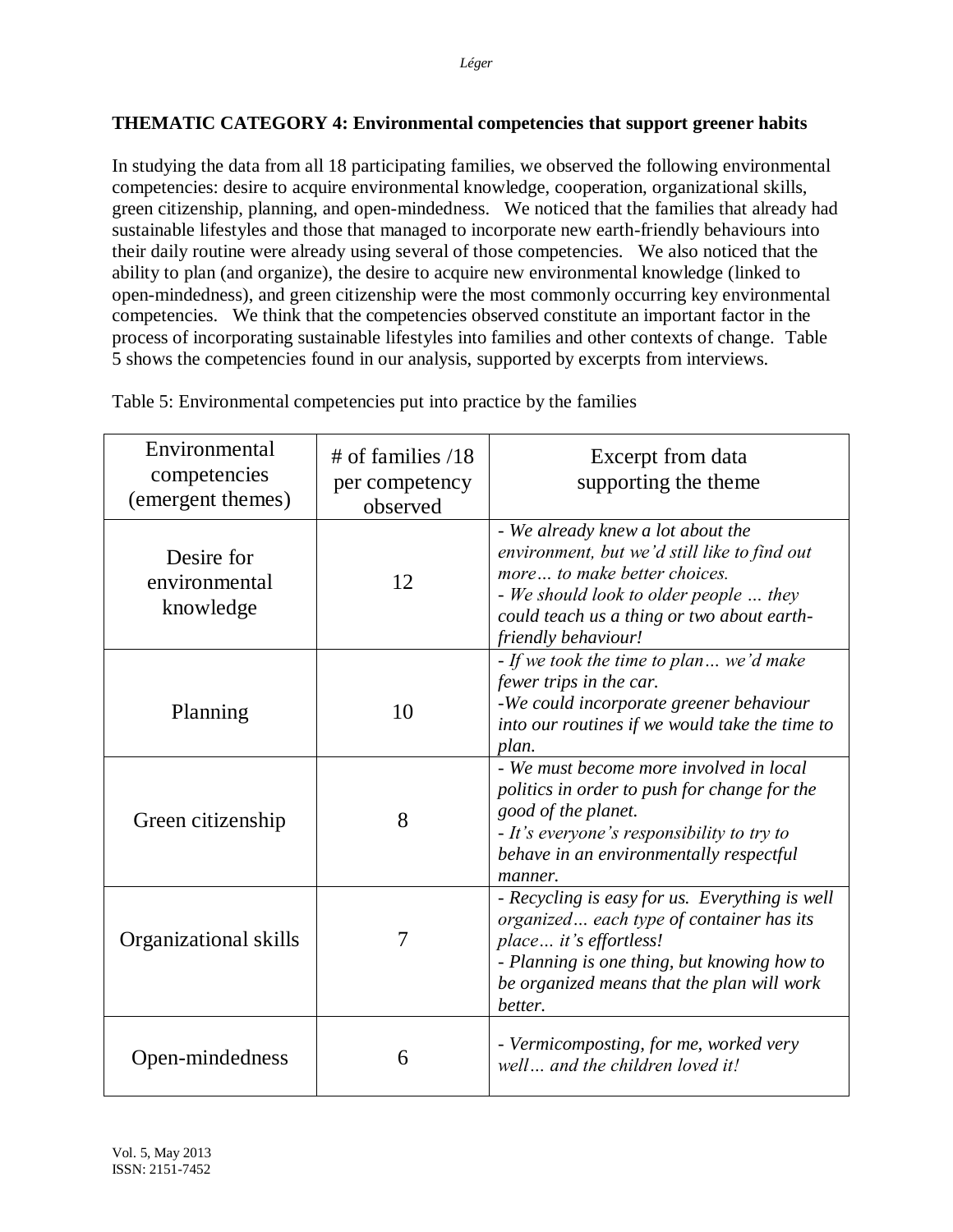| Cooperation             | 6 | - Participating in this project was a<br>wonderful opportunity for us to share and<br>learn with other families interested in<br>changing we would have liked to do more<br>with them.<br>- We help each other in our family by<br>reminding one another to act for the<br>environment. |
|-------------------------|---|-----------------------------------------------------------------------------------------------------------------------------------------------------------------------------------------------------------------------------------------------------------------------------------------|
| Simplicity of lifestyle |   | - We can have fun as a family without<br>consuming.<br>- Keeping things simple brings us closer to<br>the environment.                                                                                                                                                                  |
| Adaptability            | 3 | - The climate is changing we have to<br>adapt!                                                                                                                                                                                                                                          |
| Systemic thinking       | 3 | - When we have a better understanding of<br>how nature works, we can plan our actions<br>better and have a positive impact.                                                                                                                                                             |

#### **THEMATIC CATEGORY 5: Biospheric values associated with adopting greener habits**

During the interviews, we asked the families two general questions about the process of change they experienced during the Eco-Challenge project. One of the conceptual constructs brought out by the analysis of these questions is related to the importance of common values. In fact, we noticed that the families that seemed to be the most successful in adopting new green behaviours shared biospheric values, i.e. altruistic and green. Table 6 shows the values found in our analysis.

Table 6: Values of families that successfully adopted green actions

| Values<br>(themes that)<br>emerged)   | $\#$ of families /18<br>per value observed | Excerpts from data<br>supporting the theme                                                                                                                                                              |
|---------------------------------------|--------------------------------------------|---------------------------------------------------------------------------------------------------------------------------------------------------------------------------------------------------------|
| Respect others and<br>the environment | 12                                         | - We live our lives respecting others. It's a<br>value we want to give our children.<br>- Respecting others is one thing but we must<br>also respect nature and act in such a way as<br>not to pollute. |
| Think about future<br>generations     | 12                                         | - When you've had children, it's as though<br>everything has changed. You make better<br>choices to leave them a healthy planet.                                                                        |
| Appreciate nature                     |                                            | - It was important for us to settle in a<br>natural environment far away from the<br>pollution and noise of the city.                                                                                   |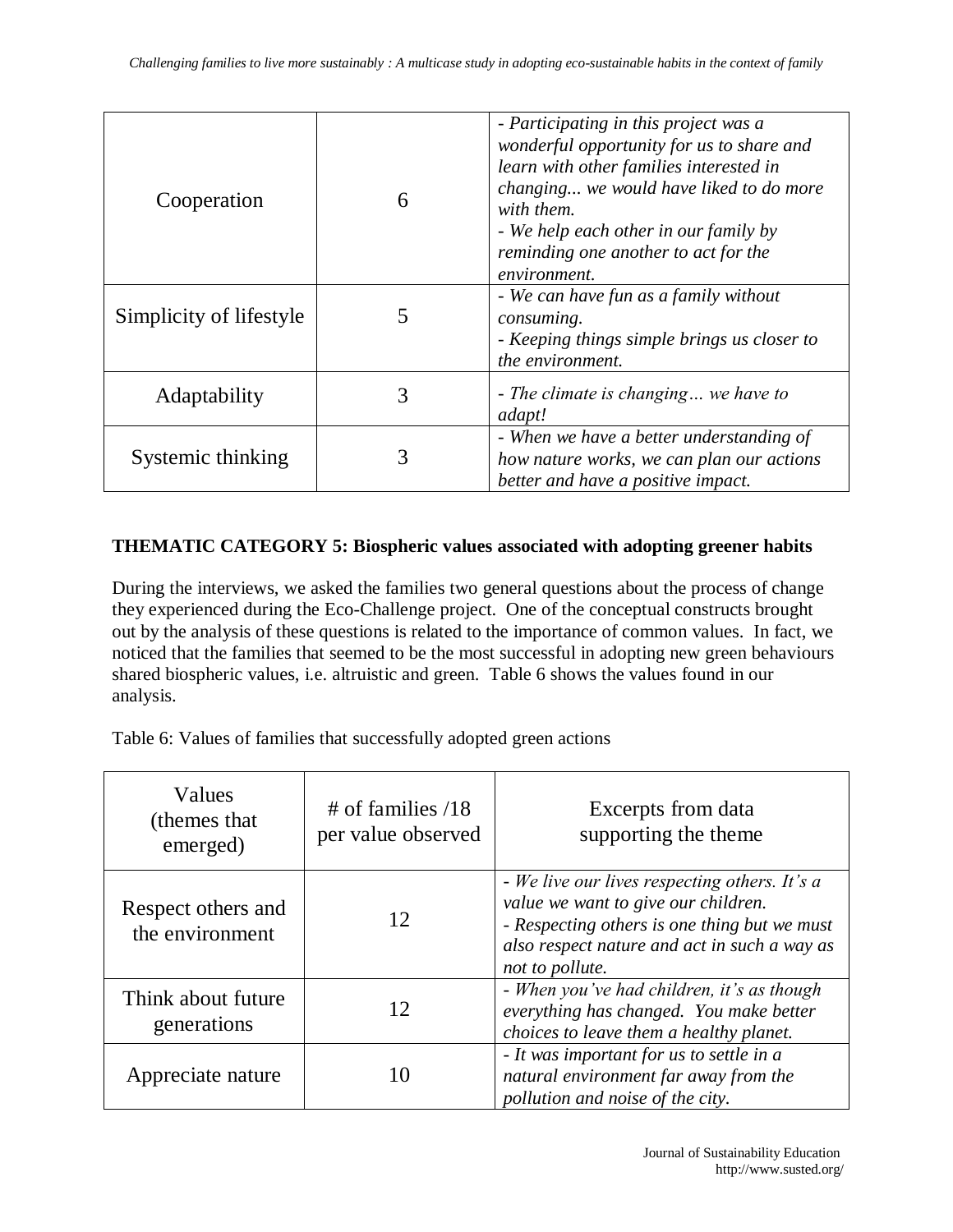| Living as a family | 10 | - The family is very important to us<br>spending as much time as possible together.                          |
|--------------------|----|--------------------------------------------------------------------------------------------------------------|
| Healthy living     |    | - We value our health and we live healthily<br>in our choice of foods and cleaning<br>products, for example. |

## **THEMATIC CATEGORY 6: Incentives that motivated change initially**

Finally, a few families said that incentives played an important role in their decision to pursue some more complex green actions, such as acquiring a heat pump or the installation of more energy-efficient windows. These families specified that receiving an immediate return on their investment motivated them to consider such actions. The following excerpt illustrates that point.

*"For young families starting out, with student loans and other things, it is hard to find the cash to renovate in order to save energy [windows, insulation, heat pump…]. Maybe if the government would rethink the compensation formula for such projects, there would be a way of implementing them without having to spend a lot of money in advance that many people simply don't have."* 

Others brought up the fact that they are more motivated to change when they see savings related to their green actions, even if the savings are relatively small (for example, money saved on gas when the car is used less; money saved on the electricity bill by reducing hot water consumption in the house). The following two excerpts serve to illustrate that particular point.

*"Saving energy is not as hard as we thought… and the money saved motivates us to keep up our conservation activities."* 

## **CONCLUSION AND RECOMMENDATIONS**

To begin, we want to emphasize the importance of government initiatives such as the Family Eco-Challenge. As discussed in the section on theoretical considerations, several studies show that people want to act more sustainably (Whitmarsh and O'Neill, 2011). Our own research (see Léger & Pruneau, 2011, 2012) shows that the family is a relatively new and fertile context for change in the field of sustainable development education, especially in Canada. We believe that governments at all levels would be advised to target the family context more in developing climate change education programs in the future, and that this would be a practical way of promoting green action on a community basis.

As indicated by our results in this study, participating families raised two main challenges related to their experience of adopting new green behaviours. First, it seems hard to change comfortable habits to more sustainable and often less practical actions. For example, many people choose to idle their car on winter mornings instead of scraping the frost off their windshield before starting the car. That observation was mentioned by other authors in the scientific literature, such as Maiteny (2002).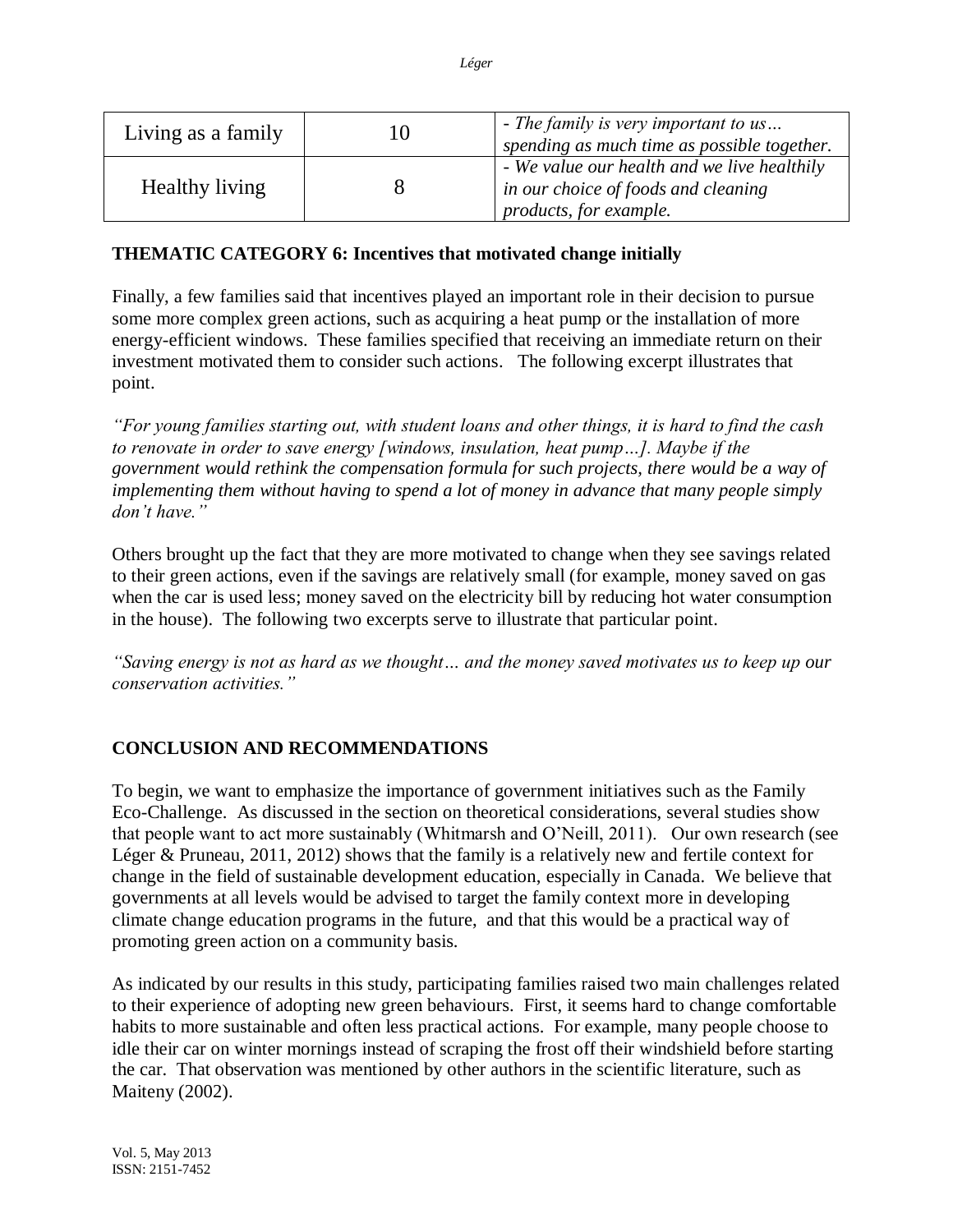The second challenge was the lack of time they had to incorporate new green actions. Blake (1999) raised this same constraint in his explanatory model of moving from intention to environmental action. However, just like Kollmuss and Agyeman (2002), we find that Blake does not take certain psychological factors into account that could explain what "lack of time" means, especially the pressure associated with an often busy family life. Furthermore, with respect to the ability to overcome such constraints, we believe it would be better to try to develop "action competence" (Jenson and Schnack, 1997) within the family that aspires to a more sustainable lifestyle, rather than a linear causality approach between the intention to change and concrete action (see Ajzen, 1991). Finally, with regard to challenges related to behavioural change in a family context, we make the following two recommendations:

#### **Recommendations related to the challenges of changing:**

1) Before attempting more difficult sustainable actions such as composting, a family should try integrating easier actions like recycling or water conservation, in order to increase the chances of these new actions becoming collective habits and therefore set the stage for a progressively *greener* family lifestyle.

2) Conduct further scientific research on the development of action competence in the context of family in order to better understand the constraints involved in adopting environmental actions as a family.

Beyond the challenges raised by families, we also noted that the families interviewed showed various environmental competencies identified in the scientific writings. Notably, we observed a desire to acquire environmental knowledge (Hungerford and Volk, 1991) and cooperation between family members, organizational skills, and green citizenship (Pruneau et al., 2006; Léger & Pruneau, 2011, 2012). In addition to these competencies, the participating families also demonstrated planning and open-mindedness, two conceptual constructs cited in the most recent scientific writings. Finally, the following themes that emerged were also noted: systemic thinking, adaptability, and simplicity of lifestyle. We suggest that these last three constructs represent new key competencies to environmental action that would merit further study.

In short, we believe that practicing competencies such as those mentioned in this report contribute to what Prochaska et al. (1992) call the "maintenance stage" of a new behaviour attempted. Above all, as mentioned previously, we adhere to the vision of Jenson and Schnack (1997), who advocate the development of an action competence related to environmental behaviour. We believe that the incorporation of key competencies, such as the ones we observed in the Eco-Challenge families, leads to the development of a collective action competence in the family context. Lastly, with respect to environmental competency, we make the following four recommendations:

#### **Recommendations related to action competence:**

1) Promote the development of key environmental competencies in a family seeking to adopt sustainable lifestyles in order to cultivate a collective action competence.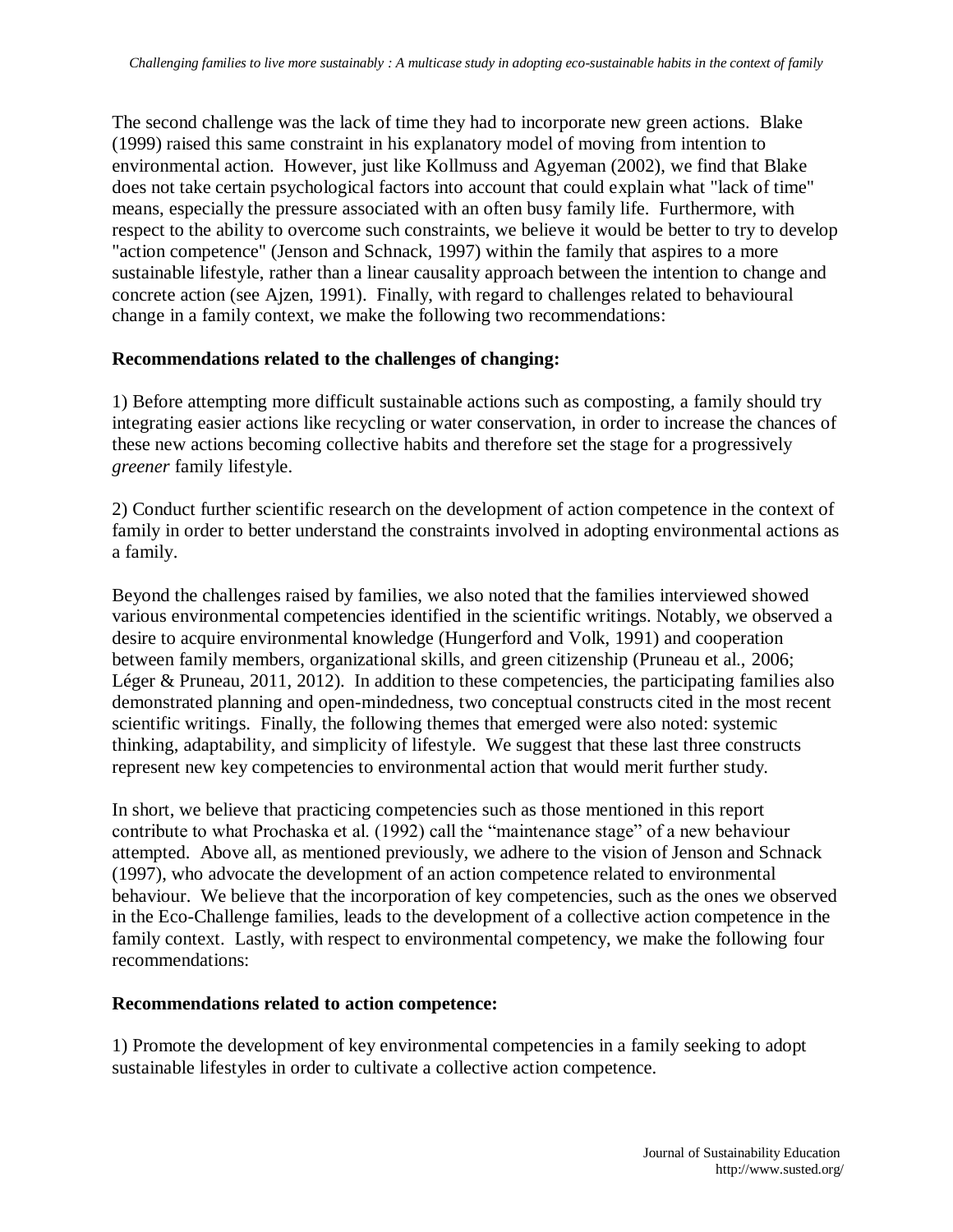2) Develop initiatives similar to the Family Eco-Challenge but focused on the incorporation of key organizational environmental competencies such as planning, organizational skills, and systemic thinking.

3) Develop and implement initiatives for the promotion of green citizenship, focusing on collective biospheric values within the family, through community education initiatives based on the Wenger's (1998) principles of community of practice.

4) Conduct further research on the role of key environmental competencies in developing a collective family action competence in order to better understand the process of adopting environmental behaviours in a family context.

## **Final conclusions: Lessons learned**

In light of our findings, we believe that families looking to adopt a more eco-sustainable lifestyle may have better success if they foster common biospheric values, develop key competencies in the face of challenges such as time constraints, and form support networks with other families also looking to change. Finally, from an EE standpoint, we believe that an educational program which considers these very points and aims to bring school and family together could foster collective action competence at the family level and, ultimately, environmental action at the community level. We conclude the present article by offering four practical suggestions for building such a program:

1) begin by allowing participants (students and their families) to express their values and establish realistic personal and collective goals;

2) promote the school as a meeting place, allowing families to interact with each other in the context of an on-site school project where children could take on a leadership role in applying classroom knowledge;

3) foresee opportunities for vicarious learning (Bandura, 1969) by allowing families to meet with families already living eco-sustainably, thus encouraging the development of certain competencies such as openness to change, perseverance, self-efficacy and the ability to plan;

4) incorporate opportunities for families to gather, whether through organized meetings (e.g. a climate action club…) or via social networking sites, thus facilitating the sharing of knowledge, success strategies and acquired key competencies associated with action competence, ultimately contributing to active *Communities of practice* (Wenger, 1998).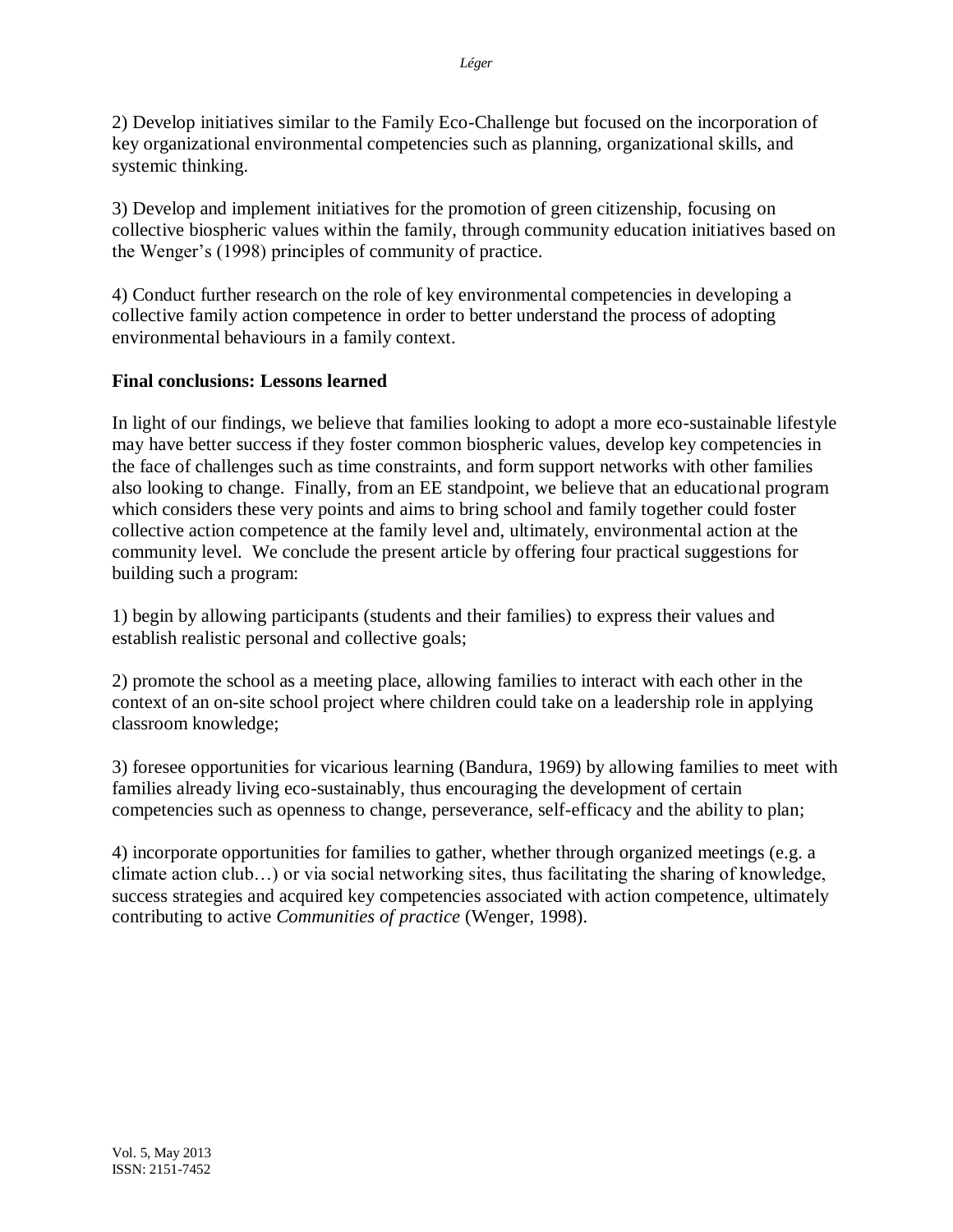# **RÉFÉRENCES**

- Ajzen, I. (1991). The theory of planned behavior. *Organizational Behavior and Human Decision Processes*, *50*, 179–211.
- Bandura, A. (1969) Social learning theory of identificatory processes. *In* A. Gosslin (Ed.), *Handbook of Socialization Theory an Research* (p. 213-262). Chicago: Rand, McNally et Company.
- Blake, J. (1999). Overcoming the value-action gap in environmental policy: tensions between national policy and local experience, *Local Environment*, *4*(3), 257-278.
- Cairns, J. (2007). Preparing to monitor for sustainable use of the planet. *Asian Journal of Experimental Science, 21* (2), 193-206.
- Creswell, J. W. (2007). *Qualitative inquiry & research design*. Thousand Oaks, Ca: Sage Publications Inc.
- EKOS Research Associates Inc. (2003). Canadian attitudes towards climate change: Spring 2003 tracking study. [Available online]: [www.queensu.ca/cora/\\_files/CATCC-2003.pdf](http://www.queensu.ca/cora/_files/CATCC-2003.pdf)
- GrØnhØj,A. (2006). Communication about consumption: A family process perspective on green consumer practices. *Journal of Consumer Behaviour, 5*, 491-503.
- Haines, A., Kovats, R. S., Campbell-Lendum, D. & Corvalan, C. (2006). Climate change and human health: impacts, vulnerability, and mitigation. *The Lancet*, *367*(9528), 2101- 2109.
- Hershfield L., Chirrey S., Thesenvitz J. & Chandran, U. (2004). Changing behaviours: A practical framework. Toronto (ON): The Health Communication Unit at the Dalla Lana School of Public Health, University of Toronto. [Available online]: http://www.thcu.ca/infoandresources/resource\_display.cfm?resourceID=58&translateto=e nglish
- Hungerford, H. R. & Volk T. L. (1990). Changing learner behaviour through environmental education. *The Journal of Environmental Education, 21*(3), 8-21.
- Hwang, Y. H., Kim. S. L. & Jeng, J. M. (2000). Examining the causal relationships among selected antecedents of responsible environmental behavior. *The Journal of Environmental Education, 31*(4), 19-24.
- Jenson, B. & Schnack, K. (1997). The action competence approach in environmental education. *Environmental Education Research, 3*(2), 163-178.
- Kaiser, F. G. & Wilson, M. (2004). Goal-directed conservation behavior: the specific composition of a general performance. *Personality and Individual Differences*, *36*, 1531- 1544.
- Kollmus, A. & Agyeman, J. (2002). Mind the gap : why do people act environmentally and what are the barriers to pro-environmental behaviour? *Environmental Education Research, 8*(3), 239-260.
- Léger, M. T. & Pruneau, D. (forthcoming). L'adoption de comportements durables dans la famille: Perspectives théoriques. *Éducation relative à l'environnement : Regards, recherches, réflexions, vol. 11*.
- Léger, M. T. & Pruneau, D. (2012). Changing family habits: a study into the process of adopting climate change mitigation behaviours. International *Electronic Journal of Environmental Education, 2*(2), 77-87.
- Léger, M. T. & Pruneau, D. (2011). A grounded theory perspective on eco-sustainable change in families. *Ecopsychology, 3*(4), 237-247.
- Maiteny, P. T. (2002). Mind the gap : summary of research exploring "inner" influences on pro-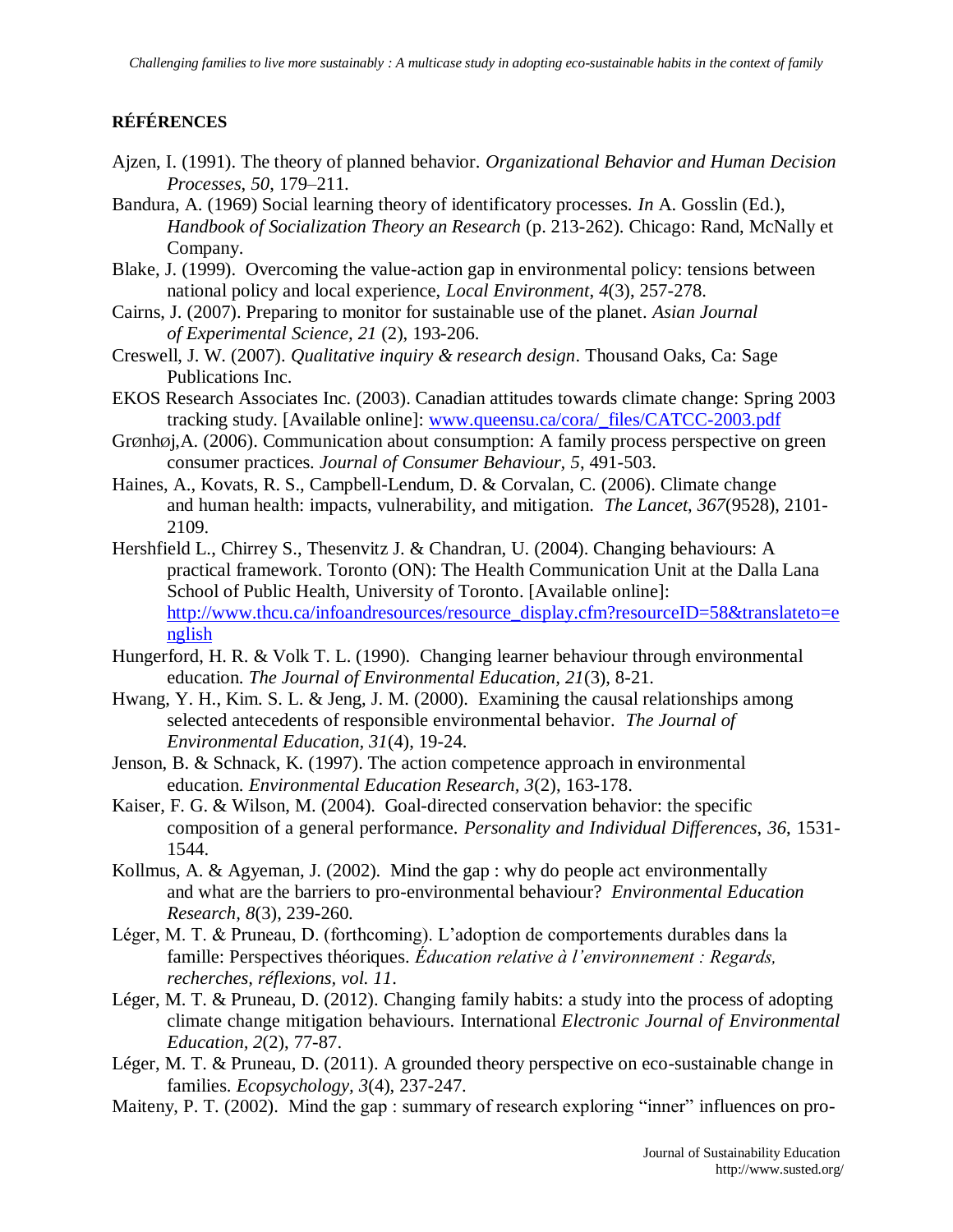sustainability learning and behaviour. *Environmental Education Research, 8*(3), 299-306.

- Miller, W. (1998). Enhancing motivation for change. *In* Miller, W. & Heather, N. (Eds.), *Treating addictive behaviours 2nd ed.* (pp. 121-132). New York, NY: Plenum Press.
- Morgensen, F. & Schnack, K. (2010). The action competence approach and the 'new' discourses of education for sustainable development, competence, and quality criteria. *Environmental Education Research, 16*(1), 59-74.
- Paillé, P. & Mucchielli, A. (2008). *L'analyse qualitative en sciences humaines et sociales*. Paris : Armand Colin.
- Payne, P. (2010). Moral spaces, the struggle for an intergenerational environmental ethics and the social ecology of families : An other form of environmental education. *Environmental Education Research, 16*(2), 209-231.
- Payne, P. (2005). Growing up green; the household as oikos. *Journal of the Home Economics Institute of Australia, 12*, 2-12.
- Prochaska, J. O., DiClemente, C. C. & Norcross, J. C. (1992). In search of how people change: Applications to addictive behaviours. *American Psychologist*, *47*(9), 1102-1114.
- Pruneau, D., Doyon, A., Langis, J., Martin, G., Ouellet, E., & Boudreau, G. (2006). When teachers adopt environmental behaviors in the aim of protecting the climate. *The Journal of Environmental Education, 37*(3), 3-14.
- Seidel, P. (1998). *Invisible Walls: Why We Ignore the Damage We Inflict on the Planet and Ourselves*. New York: Prometheus Books.
- Sivek, A. P. & Hungerford, H. R. (1990). Predictors of responsible behaviour in members of three Wisconsin conservation organizations. *The Journal of Environmental Education, 21*(2), 35-40.
- Soulliere, D., Britt, D. & Maines, D. (2001). Conceptual modeling as a toolbox for grounded theorists. *The Sociological Quarterly, 42*(2), 253-269.
- Stake, R. (1995). *The art of case study research*. Thousand Oaks (CA): Sage.
- Statistiques Canada. (2006). Famille de recension: Gouvernement du Canada. [Available online]: <http://www.statcan.gc.ca/concepts/definitions/c-r-fam-fra.htm>
- Stern, P. C. & Dietz, T. (1994). The value basis of environmental concern. *Journal of Social Issues.* 50(3), 65-84.
- Stern, P. C., Dietz, T. & Guagnano, G. A. (1998). A brief inventory of values. *Education and Psychological Measurement*, *58*, 984-1001.
- Stoett, P. (2009). Looking for leadership: Canada and climate change policy. *In* H. Selin et S. D. Vandeveer (Eds.) *Changing climate in North American Politics: Institutions, Policymaking and Multilevel Governance* (47-64). Cambridge, MA: MIT Press.
- Wenger, E. (1998). *Communities of practice: learning, meaning and identity*. Cambridge, UK: Cambridge University Press.
- Whitmarsh, L. & O'Neill, S. (2011). Introduction: Opportunities for and barriers to engaging individuals with climate change. *In* L. Whitmarsh, S. O'Neill et I. Lorenzoni (Eds.) *Engaging the public with climate change: behaviour change and communication*. Washington: Earthscan.